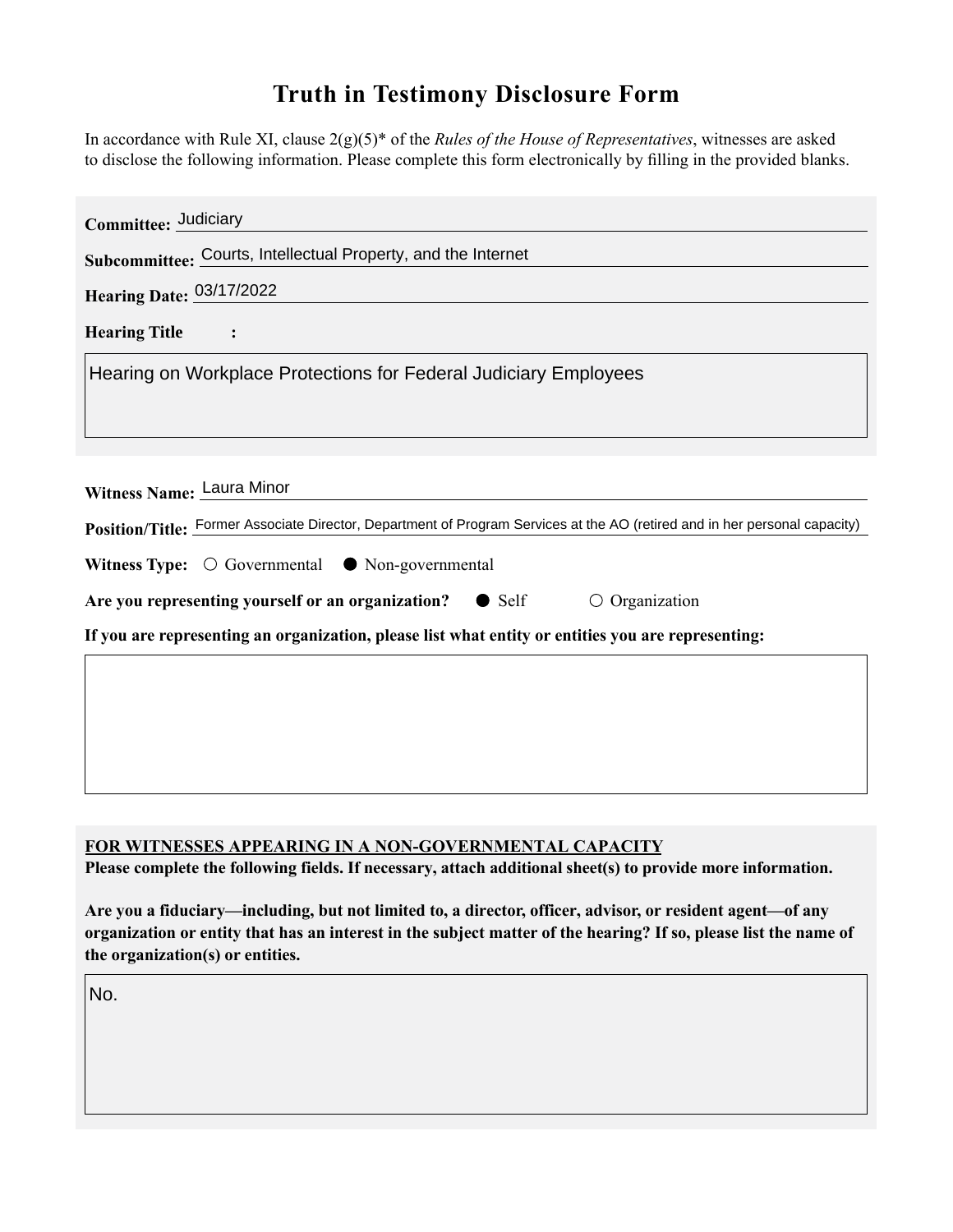**Please list any federal grants or contracts (including subgrants or subcontracts) related to the hearing's subject matter that you, the organization(s) you represent, or entities for which you serve as a fiduciary have received in the past thirty-six months from the date of the hearing. Include the source and amount of each grant or contract.** 

None.

**Please list any contracts, grants, or payments originating with a foreign government and related to the hearing's subject that you, the organization(s) you represent, or entities for which you serve as a fiduciary have received in the past thirty-six months from the date of the hearing. Include the amount and country of origin of each contract or payment.** 

None.

## **Please complete the following fields. If necessary, attach additional sheet(s) to provide more information.**

 $\exists$  I have attached a written statement of proposed testimony.

 $\Box$  I have attached my curriculum vitae or biography.

**\***Rule XI, clause 2(g)(5), of the U.S. House of Representatives provides:

(5)(A) Each committee shall, to the greatest extent practicable, require witnesses who appear before it to submit in advance written statements of proposed testimony and to limit their initial presentations to the committee to brief summaries thereof.

(B) In the case of a witness appearing in a non-governmental capacity, a written statement of proposed testimony shall include— (i) a curriculum vitae; (ii) a disclosure of any Federal grants or contracts, or contracts, grants, or payments originating with a foreign government, received during the past 36 months by the witness or by an entity represented by the witness and related to the subject matter of the hearing; and (iii) a disclosure of whether the witness is a fiduciary (including, but not limited to, a director, officer, advisor, or resident agent) of any organization or entity that has an interest in the subject matter of the hearing.

(C) The disclosure referred to in subdivision (B)(iii) shall include— (i) the amount and source of each Federal grant (or subgrant thereof) or contract (or subcontract thereof) related to the subject matter of the hearing; and (ii) the amount and country of origin of any payment or contract related to the subject matter of the hearing originating with a foreign government.

(D) Such statements, with appropriate redactions to protect the privacy or security of the witness, shall be made publicly available in electronic form 24 hours before the witness appears to the extent practicable, but not later than one day after the witness appears.

Judiciary